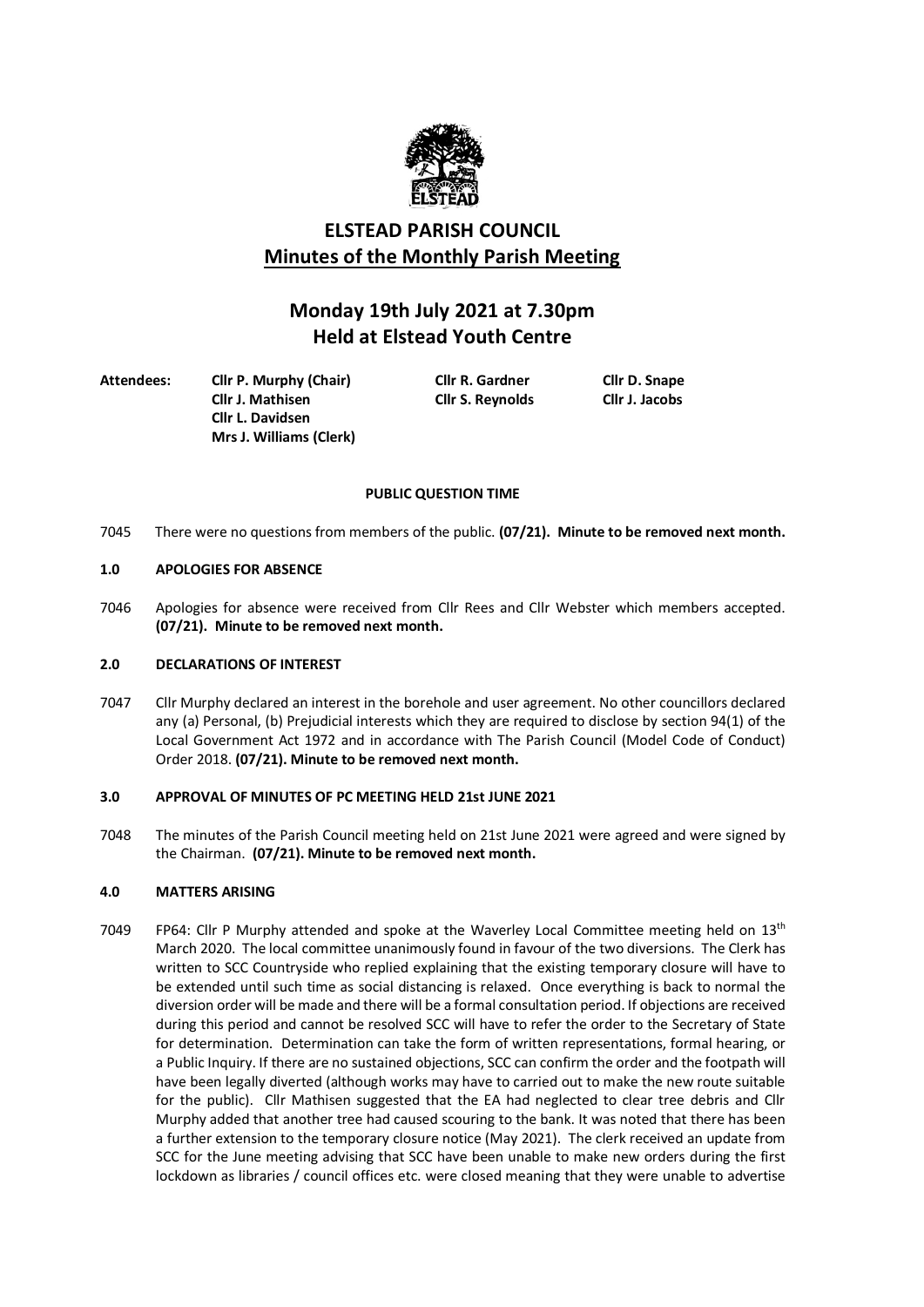and display the orders correctly. SCC have found ways around that now, but we have been extremely busy as well as short staffed but SCC expect to start work on this within the next 2 weeks. The clerk has established that the overgrown vegetation along FP64 & FP65 is due to be cut by contractors by 25th June. Following Cllr Reynolds notification the clerk has reported that the footpath is overgrown and needs cutting back. **(07/21)**.

- 6314 Website Admin: The clerk to ask Mrs Davidsen if she can provide Cllr Reynolds with a virtual online training session. **(07/20)**
- 6983 Chevrons by Elstead Bridge: the clerk noted that chevrons have been adhered to Elstead bridge rather than the large chevron sign being replaced. There is a partially damaged pole in front of Withybridge House where the former chevron has been located. The clerk has advised SCC and asked for it to be removed and/or the chevron sign to be replaced. **(06/21).**
- 7050 Village Green and Church Green Lease: The Heads of Terms as well as the maps of the area were circulated to councillors who agreed that the PC should proceed and renew its lease of these two areas. WBC legal department forwarded a new lease for the PC to consider. The revised lease would impose obligations on the Parish Council and not on WBC and for that reason the PC agreed it was not prepared to agree to these terms. Councillors agreed that the best course of action would be for WBC to transfer the title of the land to the PC and this is in line with WBC's policy of transferring assets. The clerk responded to WBC on these points and the initial response from WBC to this proposal was favourable. The clerk has followed this up before the April meeting but there is no update. Councillors agreed that the PC would no longer seek to ask WBC to transfer to Elstead PC the title for the land at Westbrook Hill. The clerk has followed this upon several occasions but there has been no response from WBC. Cllr murphy declared that this was bureaucratic paralysis and asked the clerk to detail dates and send a further prompt to WBC. **(07/21)**.
- 6865 The Thursley Road Rec does not appear to be registered. Wellers Hedley, lawyers for Elstead PC have drafted the registration application and the clerk and Cllr Murphy have both signed Statements of Truth which have been returned to Wellers Hedleys. Wellers Hedleys have advised that the process of registering might take between two to six months. **(05/21).**
- 7051 FP61: The Clerk, Mrs Davidsen, Cllrs J and D Else and Cllr Harmer met on site with Mr R. Cooper (RC) SCC and discussed the safety concerns about the proposed route and the fact that this was a circuitous route to the centre of the village. An alternative suggestion of upgrading FP61 was discussed and agreed. Cllr Murphy noted that he had established that Thakeham have contributed £25k towards the upgrade cost of FP61. The route is 340m in length. Essex CC estimate that 340m of resurfacing would cost £153k. As a point of comparison the clerk ascertained that the resurfacing work outside the Spar cost £18k. Cllr Murphy noted that there are 2 x poles and 1 x fire hydrant along FP61 which would need to be moved at extra cost. Cllr Murphy to share with Cllr Harmer and the Head of Internal Audit at SCC. The clerk and Cllr Murphy followed up progress on this matter. They were advised that the WMP part will be completed imminently but the section beyond the wooden bridge cannot be done at the moment as the owner is not in agreement. This is very unfortunate as this was one of the planning conditions that was discharged. Cllr Harmer noted that the land owner is not allowed to stop this process and Cllr Harmer agreed to refer this matter to the legal officer for this area. Further works are due but have been delayed as a result of staff shortage. SCC to negotiate the surface material with the landowner. Despite asking there is no further update. Cllr Murphy has requested a copy of the bill of quantities for the cost of the footpath. **(07/21).**
- 7052 Bus route outside Water meadow Place: RC (SCC) had sent prospective plans of where the bus stop would stop outside of Water meadow Place. Cllr Davidsen, Mrs Davidsen and the clerk visited the site as they were concerned about the proposed location of the bus stop as passengers travel from Shackleford towards the triangle. The proposed location would mean that passengers would need to wait on, or alight onto a narrow verge (as there is no pavement on that side) with a steep drop behind it. This was of particular concern for children coming home on the school bus. Alternative drop off points at either end of Water Meadow place were proposed as being safer alternatives. The clerk has responded to RC on these points and has responded again following a follow up email from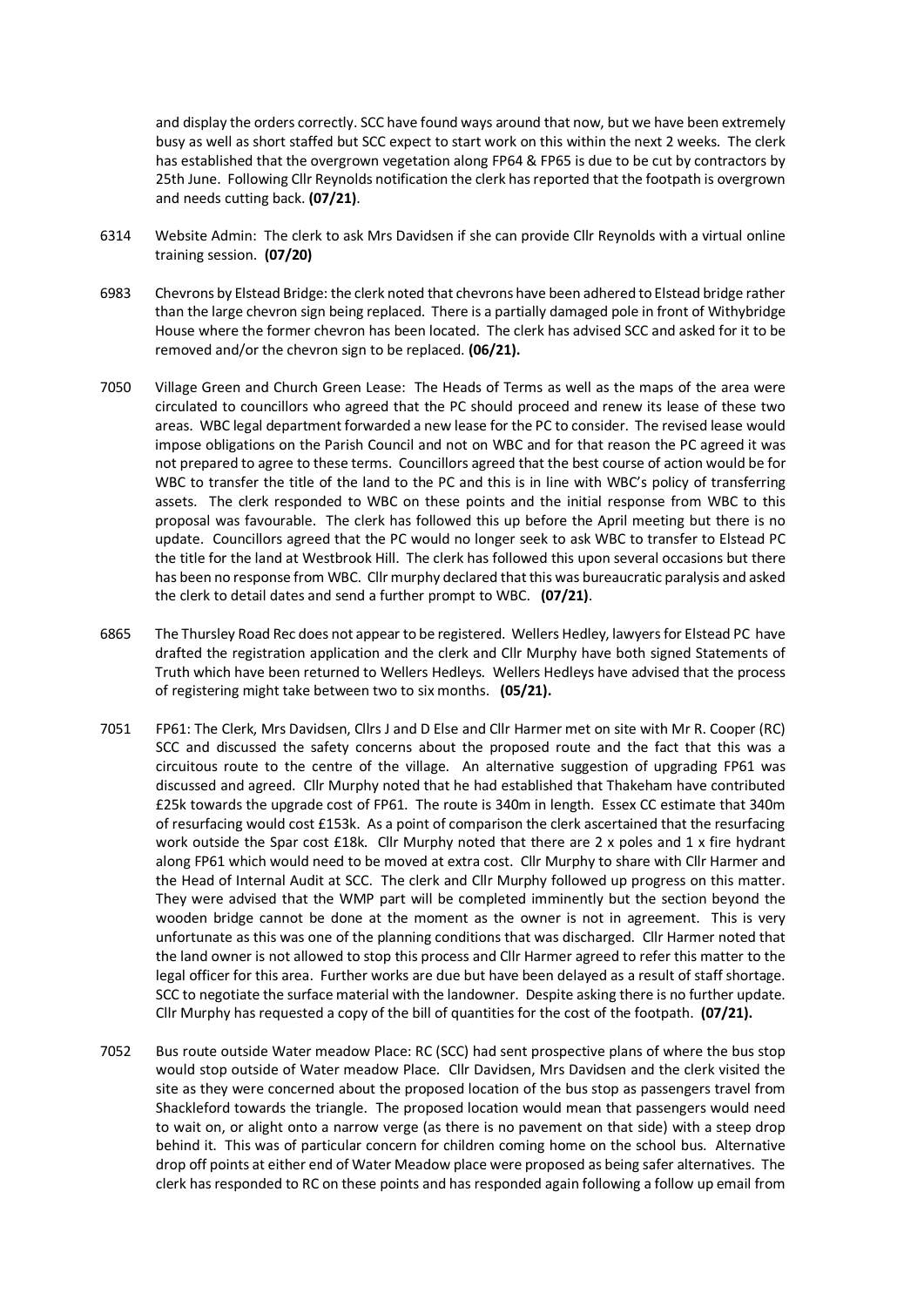RC. The clerk has contacted RC for an update prior to the May meeting and he has responded explaining that the SCC Passenger Transport team have looked into the feasibility of this but advised that as the roads in the development itself are unadopted and not built to facilitate passage of a conventional bus, it will not be feasible to locate the bus services within the site. SCC will therefore need to progress with the provision of a pair of formal bus stops on Shackleford Road, as per the original S106 agreement. There was no update for the July meeting and the clerk to find out where SCC deem the safe drop off/pick up point to be. **(07/21)**.

- 7053 LAP at Water Meadow Place (WMP): The proposed area is very small and sits on a steep slope at the bottom of which is a deep culvert. The LAP is considerably smaller than guidelines state. There has been considered correspondence over this matter with Clarion, WBC and Planning Enforcement for the past year. A meeting was held at Water Meadow Place and was attended by Cllrs Murphy, Jacobs and D Else as well as Mrs Davidsen, Zac Ellwood (ZE), John Bennet JB), Cllr A Macleod (AM) and the clerk. The objective of the meeting was to discuss the absence of a LAP/LEAP and the failure to implement the SANG. Councillor Macleod recognised that the play area provision was both inadequate and unsuitable. ZE proposed that he would write to Clarion and Thakeham to seek a meeting to discuss this matter. ZE did accept that WBC had likely made a mistake when they had discharged the condition. The clerk and Cllr Murphy have written several times to asked ZE asking if he has arranged a meeting with Clarion, Thakeham, EPC and WBC. A meeting was finally held on 5<sup>th</sup> February 2021 at which the developer expressly asked that the PC should not be invited and WBC agreed to this request. Following the meeting Cllr Murphy and the clerk have asked several times for a copy of the meeting notes but they have been advised that no meeting notes were taken. Cllr Macleod, the portfolio holder, contacted Cllr Murphy by telephone on 14<sup>th</sup> February to advise that the developer would not be prepared to contribute to a play area as all the planning conditions had been discharged. Cllr Murphy advised that it was very regrettable that The Head of Planning was not prepared to provide a written report on the meeting. Cllr J. Else advised that the Parish Council should contact the monitoring officer regarding the lack of transparency. Following the meeting with Thakeham held on 25th May 2021 the following has been completed: footpath past the LAP has been upgraded, the fence in front of the LAP has been replaced although an old concrete post has been left, part of the perimeter fence has been replaced, the turf has been relaid by the pumping station and the boardwalk seemed satisfactory. Still to be action is the rubble clearance, construct a fence between the house and the LAP. It was noted that the SANG was covered in ragwort and none of the mown paths had been cut. Cllr Murphy to contact the Land Trust. Regarding the SANG. **(07/21).**
- 7054 BW69 remedial repairs: The clerk has followed this up on a number of occasions but there has been no response and SCC's target completion date of March 2020 has now slipped. A detailed status report from SCC Countryside had been circulated prior to the December meeting. HG advised that SCC Countryside will use winter 2020/21 to plan the project. HG explained that an HRA is required in order to obtain SSSI consent and SCC were waiting for an officer to complete this. In addition to the update on BW69, SCC Countryside also advised that they had been allocated capital funds to complete work on the cycleway between Elstead and Milford and asked if the Parish Council would like to consider a name for this route. HG advised that this would be completed in the forthcoming fiscal (21/22). HG advised that SSSI permission is required before works can start. Councillors agreed that the best course of action was for Sandford Brook to be cleared and then for the bridleway to be improved. HG advised before the June meeting that they were waiting for NE permission and there was no further update for July. **(07/21).**
- 7055 Following the Annual Playground Inspection report most remedial repairs were completed w/c 21.09.2020 by Kompan. The clerk has negotiated a credit note and this has been returned. Still to be resolved is the issue of whether the spika (item cannot be lubricated, the whole top needs replacing) and spire net (movement detected by inspector but Kompan state that the item should move) need remedial work. The clerk advised councillors that the cost to tighten the spire net was £1,000 and to replace the top of the spika £810. In view of the issues with the chains Kompan were offering to provide the podium of the spika foc (actual cost £260). The clerk to book a playground inspection. The clerk has contacted Paintics to do the paintwork to no avail. **(07/21).**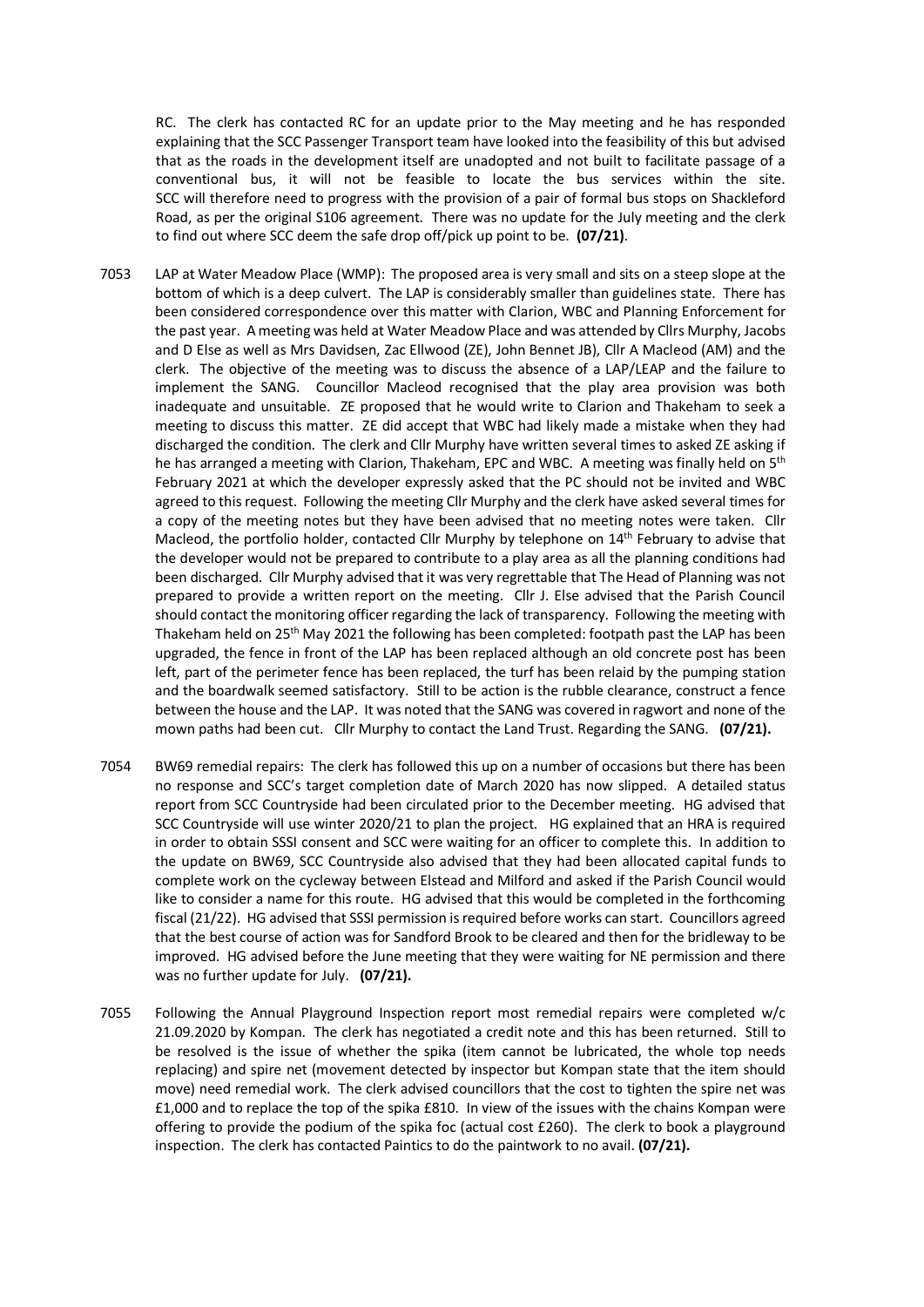- 6800 The clerk advised that the quarterly playground was circulated prior to the meeting. There is nothing to report of high risk. The clerk highlighted the point raised about the grass matting and it was agreed that RK would uplift, clean and resettle the tiles. **(03/21).**
- 7056 Springfield flooding: Cllrs Murphy, Mathisen and Rees met with Ian Fowler (IF, SCC), Cllr Harmer, the clerk and a resident in June 2020 to discuss the flooding issue associated with Springfield which impacts Orchard Close and some properties along the Milford Road. The PC wrote a letter to those residents who are affected explaining that SCC would like to send a camera to explore the pipework with a view to resolving the problem. The clerk sent a list of houses who have confirmed that SCC may inspect the pipework on their land to IF who has advised that he requires confirmation that if necessary SCC can dig up the garden to enable SCC to investigate further as and when required. A meeting was held on March 16th 2021 and SCC have advised that funding has been allocated for drainage works in the Springfield area so the PC is optimistic that a solution to this problem will be found. The work was started however there have been delays in its completion owing to contractor availability. It is hoped that this will be completed this week. **(07/21).**
- 6731 Biffa PC Contract: The clerk advised that Biffa are emptying the PC owned bins but they have not invoiced the PC for this work since they took over from Veolia in Autumn 2019. The clerk has chased this on a number of occasions but Biffa advised that they are too busy and not in a position to raise a new contract but will continue to empty the Parish Councils' bins. The PC recognises that from a sustainability perspective it makes sense for a contractor already visiting the village to undertake this work rather than the PC employing an alternative contractor. **(02/21).**
- 6990 The Clerk noted that £18,600 had been moved from the deposit account into the current account as the deposit account was being used for POR donations. The clerk was asked to find another savings account in order to keep these monies separate. The clerk shared interest rates for Lloyds and Shawbrook and it was agreed that an account with Shawbrook offered the best interest. The clerk to open an account and move the POR funds to it. **(06/21)**
- 6738 Cllr Mathisen advised that the table tennis table was damaged. The clerk advised that **she** had contacted RK who would try and repair the table with resin. RK is waiting for the weather to improve and will also endeavour rise the ground behind where the players stand. **(02/21).**
- 6988 Cllrs Murphy and Mathisen had attended a site meeting with representatives from Landmarc and the MOD. Landmarc advised that they cannot do any clearance work without input from Natural England (NE) and the Environment Agency (EA). NE accept that water levels are raised and have agreed to a site visit. MoD advised that they are prepared to undertake the work with the authority of NE and EA but are concerned about the effect this may cause further down the stream. Cllr Murphy has pushed both parties to meet with him and Cllr Mathisen on site however NE and EA are not allowed to do this until covid restrictions ease. Cllr Murphy noted that the water level on the common had risen by two foot due to the need to clear Sandford Brook and that this was now a priority as people are having to divert off the track onto the heath which is causing significant damage to an area which has an SSSI designation. A HUG meeting has been arranged for 19.08.21 and Cllr Murphy asked that NE and SCC be included in the meeting. **(07/21).**
- 6989 Cllr Jacobs noted that a number of delivery drivers were being sent down the track opposite the moat as a result of their sat nav. Cllr Jacobs contacted Cllr Harmer who was unable to find a sat nav contact at SCC but who advised he would try again. Cllr Harmer to discuss with Hannah Guttridge whether a footpath sign can be can be secured at the Thursley Road end of the footpath. The clerk advised that the fly tipping has been removed. The clerk contacted HG to ask if barriers could be installed and Cllr Jacobs advised that she did not believe that anyone had vehicular rights along this footpath. HG advised that SCC were short staffed but would contact the landowner at some stage in the future. Cllr Jacobs that she had encountered another vehicle on the footpath. Cllr Davidsen to report this on google maps and the clerk to notify SCC Countryside. **(07/21).**
- 7057 Cllr Gardner advised that the majority of Hookley Lane had now been cleaned. The clerk contacted WBC to ask for a road cleaning schedule however WBC have explained that this cannot be shared.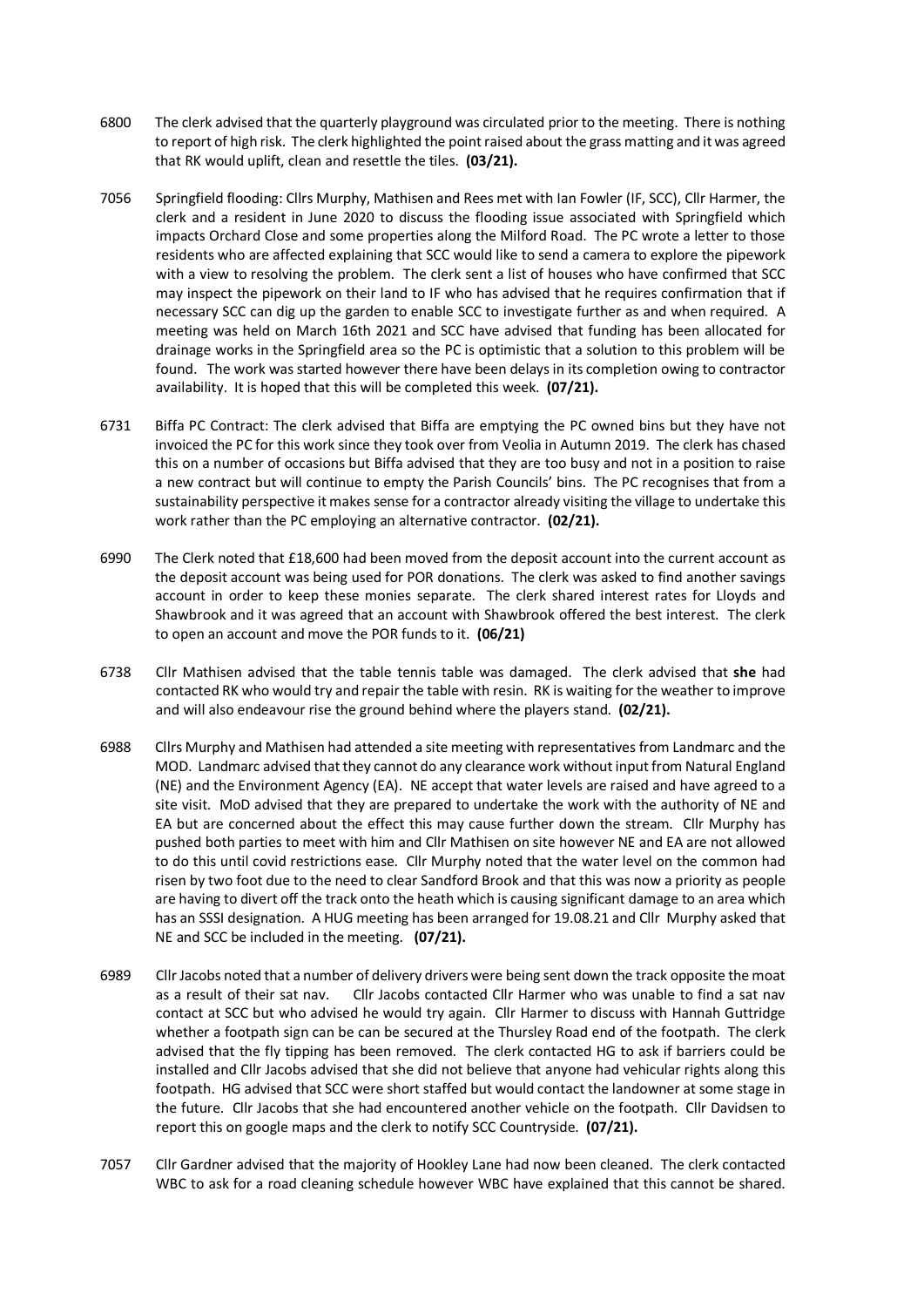The clerk has contacted the Head of Environment to ask why this is the case and has followed this up with Richard Homewood on several occasions. **(07/21).**

- 6810 Cllr Gardner noted that BW113 which had been improved recently was almost impassable beyond the repaired section. It was noted that much of the common was boggy due to the rainfall and this section would be monitored. Cllr Murphy, the clerk and Sandra Smith met on site and agreed that more posts can be added which would prevent quad bikes entering the common at this point. Since this meeting the PC has been informed that SCC are planning to get contractors to work on sections of the Elstead to Milford cycleway and that this might be an access point for contractors. It was agreed to put the extra bollards on hold. **(04/21)**.
- 6749 A report following the Western Village meeting was circulated in advance of the PC meeting and updates have been added to current minutes. Oher key points covered were: Cllr Murphy reported the blocked culvert on Westbrook Hill outside Milton (the 4 inch pipe is far too small). Adrian Selby asked that any issues should be notified individually to the SCC Highways reporting link by e-mail. In this way they get recorded properly and a response has to be sent. **(02/21)**
- 7058 Elstead-Milford Cycle Route: Hannah Gutteridge (HG) advised that this project would be implemented in the coming year. ClIr Murphy suggested that a site visit for the cycle route should be arranged when Covid restrictions permit. HG confirmed that she would send the PC a plan of the route first, and then arrange a site visit. In a previous meeting councillors were advised that The PC could suggest names or the cycle route. The clerk has contacted the Witley clerk. The clerk and Clr Murphy noted that the cycle way had been awarded £150,000 in CIL funding. The clerk to ask HG again for the proposed definitive route. HG provided the following update for the June meeting: SCC ecologist has completed the Environmental Assessment so I will submit it for EA consent. Once consent is received the works will be tendered to ideally start at the end of summer to be completed before winter sets in. The clerk has asked SCC several times for a definitive map of the cycle route as part of BW113 is being diverted. The entire route will be surfaced in Fittleworth to 3m width where possible. SCC are still keen for the route to be named. **(07/21)**
- 6993 Flood forum renamed Flood Action Group: the clerk advised that Will Bravery (WBC) had invited the Parish Council and residents to join to form a flood forum. The forum would comprise representatives from SCC, WBC, The EA. It was agreed that the best solutions would be for councillors to meet first as the flood forum to understand the scope and what the catalyst for getting results were before opening it up to the community. Flooding issues were discussed at the meeting held on 16<sup>th</sup> March and Cllr Mathisen circulated a report following the meeting. SCC have responded and a Flood Action group to be formed and met on  $21<sup>st</sup>$  June. All agreed it was a very productive meeting. SCC to forward leaflets containing emergency contact details and what to do in a flood information. It was made clear that members of the public must contact SCC directly rather than asking their PC to for gdpr reasons as SCC will provide updates on the works progress. **(06/21).**
- 6786 Cllr Mathisen noted that a resident adjacent to the access track to the MoD parking area had complained about nuisance caused by traffic from film company vehicles and had queried whether they had a right to use the track. MoD were considering this issue. **(02/21)**
- 6994 LD noted that the potholes on the road leading to the DZ parking were worse than ever. Cllr Mathisen to feed back to the MoD. Cllr Mathisen advised that he had tried to contact MoD on a number of occasions to no avail and would try again after the June meeting. **(06/21)**
- 7059 Woolfords Lane Cemetery Sign post. Prior to the meeting the clerk had obtained two costs: £135 from Woolmer Fitzpatrick (who produced the village green signpost) and c £130 from AJ Signs (who produce the defibrillator signs). Councillors agreed the costs, the clerk has obtained written permission from Skanska and SCC and the sign has been ordered and is in production. **(07/21).**
- 7060 Height restrictor barriers: Police have advised the Parish Council to consider securing their land. Cllr Murphy proposed the installation of lockable metal height barriers and a price comparison process was undertaken and the clerk has also sought advice from SEACAMB. The restrictive barrier is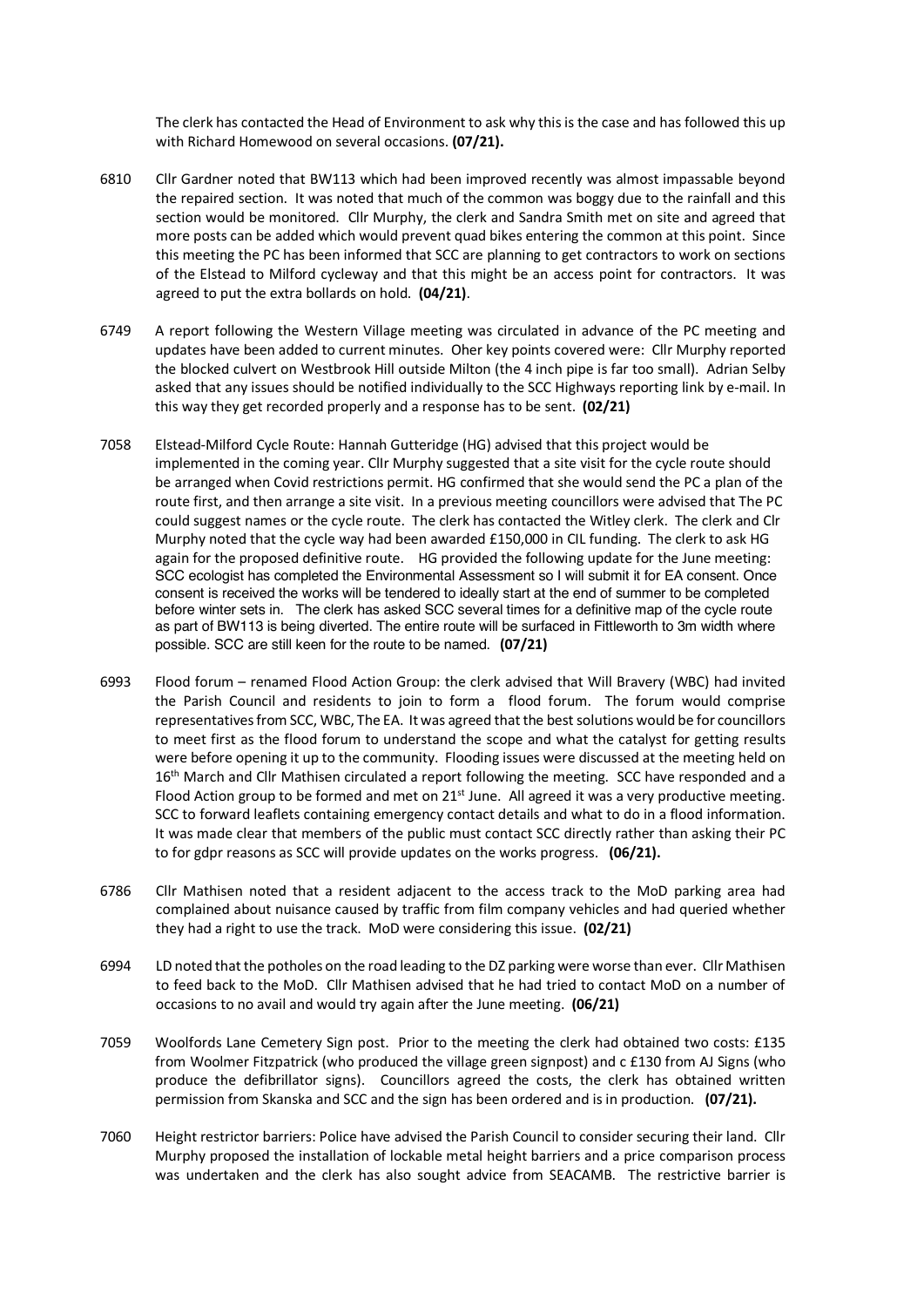purchased under the PC's power to spend money on crime detection and prevention measures (Local Government and Rating Act 1997, s 31). The barrier has been installed and Burford Lodge users, SECAMB, Biffa and Grasstex have been given the code. **(07/21). Minute to be removed next month.**

- 6997 Cllr Webster proposed undertaking a survey of Elstead residents to determine a) if there are any covid related issues b) to understand the impact of covid from a social and employment perspective c) to understand what is important to Elstead residents and d) use the findings to provide areas for future follow ups. Cllr Webster advised that the survey would be undertaken face to face once all vulnerable groups had been vaccinated. Cllr Webster circulated a sample survey prior to the April meeting and feedback was given. It was agreed that the village would be divided into sections from which individuals could be chosen. An updated survey to be circulated to the PC and questions to be asked either via online or face to face. The clerk to shred any addresses and the main covid survey to be undertaken in September by Cllr Webster. **(05/21).**
- 7061 Cllr Mathisen advised that residents at BVR were investigating fibre optic cable and had extended the group to include residents in Red House Lane and Thursley Road with an aim of reaching the Elstead South group. 150 homes and 13 businesses have signed up to date and a Community Infrastructure Company to be formed imminently. An article was written for the May issue of the Elstead village news which generated some interest. Open reach have supplied a quotation. Hookley Lane are working to obtain the enough interest so that they can be included. **(07/21).**
- 6855 Cllr Gardner advised that residents from Hookley Lane were collating evidence on inconsiderate parking and liaising with SCC on this matter. **(03/21).**
- 6880 Guinea Common parking issues: residents have been liaising with MoD as vehicles are being parked in the lay-by to the left. The clerk advised that  $1<sup>st</sup>$  Call are able to place logs to deter parking if needed. **(04/21).**
- 6856 A resident asked for help regarding a blocked lateral drain along the Seale Road. The drain has been blocked for some time. It is not certain whether the drain has been jetted. The resident was asked to email the details to the clerk who would follow this up. **(04/21).**
- 6857 Two residents asked whether a small section of the Backland Field could be given over to a mountain bike dirt track similar to S4P at Rodborough Common. At the moment there was nothing for teenagers to do in the village aside from organised sports (football/cricket/tennis). The residents noted that mountain bikes appeal to all ages and ability and was a sustainable form of exercise. At Rodborough Common all ages of people visit the track – people tend to do the runs several times and don't just "hang around." The bike track would need a relatively small section of land allowing for the majority of the field to still be rented out from which the Parish Council could still earn an annual income. Councillors were largely supportive of the idea in principal and asked that the residents do further research. It was noted that there would need to be a public consultation for those residents living locally. An access route could be created through the bottom of Burford Lodge Rec. **(04/21)**.
- 7062 Woolfords Lane cemetery building: To relay roof tiles and hip tiles. The clerk has sought three quotes to date, one contractor is unable to provide a quote, a second company quoted £2,500 based on using the existing tiles or £4,477 for new tiles and a third company quoted £1,960 which councillors approved. The work is undertaken under the parish council's powers to contribute towards the expenses of cemeteries (Local Government Act 1972, s.214 (6) ). The clerk has instructed L Audsley Roofing Ltd who has completed the work. Further work was required to the flat roof section nd councillors ad approved an extra £250 to cover this extra work. **(07/21). Minute to be removed next month.**
- 6899 Woolfords Lane Cemetery door frames are rotten and need replacing / repairing. The clerk to instruct RK to quote. **(04/21).**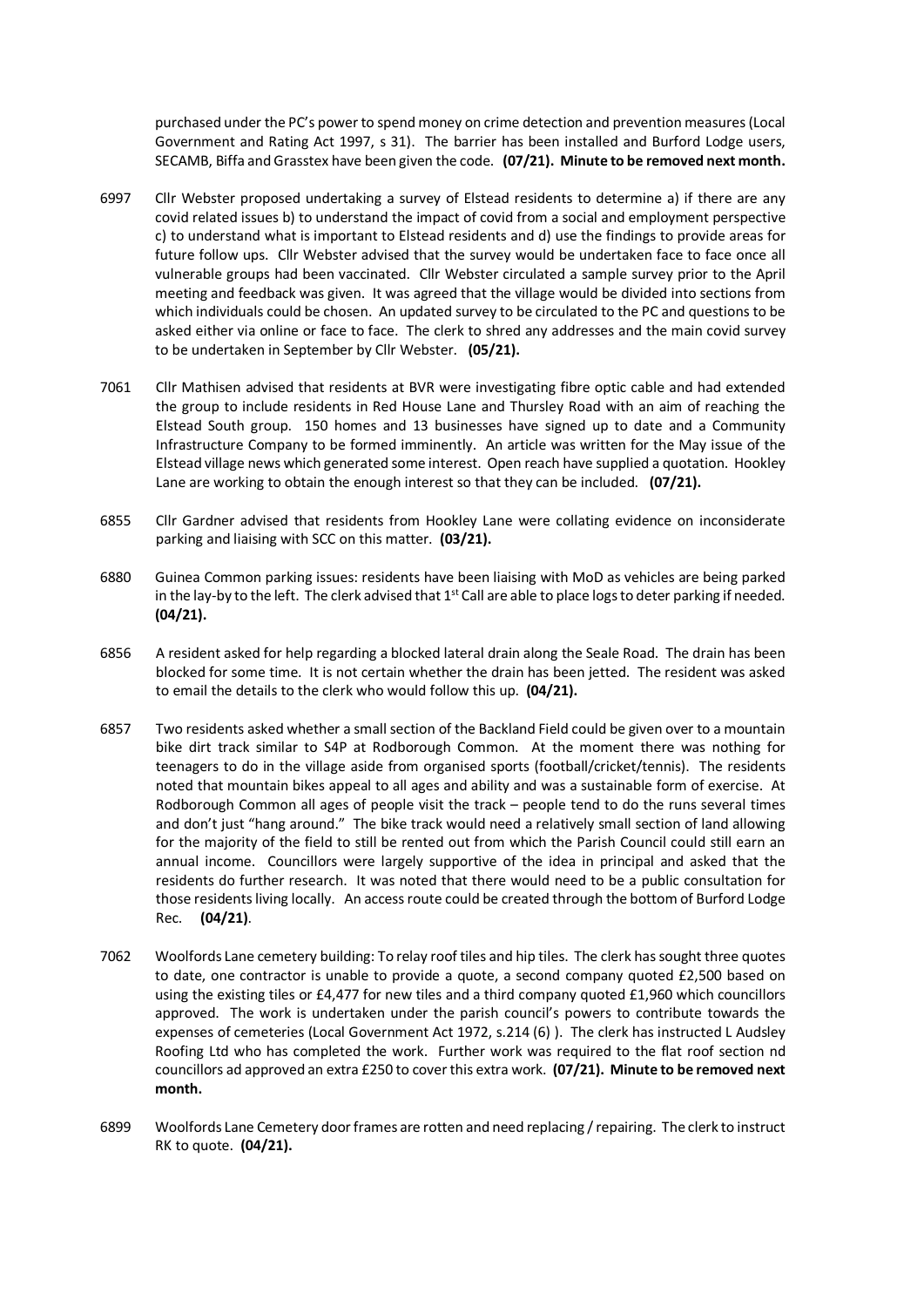- 6887 EER Update: The EER committee is continuing to meet monthly however it is very quiet in terms of client need and volunteers. The name of the sub group has been changed to Elstead Community Response (to fall under the overall umbrella of EER). The ECR contains to remain active although in the past month there has been only one request for help. **(04/21)**
- 6888 EER plan: Cllrs Rees and Snape met with WBC regarding the EER plan on 19<sup>th</sup> February 2021. Cllr Snape noted that the meeting had been very helpful as it provided a good framework and will allow the EER to signpost rather than duplicate efforts. The EER will focus on helping in four key areas: pandemic, utility outage, fire and flood. It was agreed the current plan will note that it is "under review". Cllr Snape has put forward an EER plan to simplify what is already there. **(04/21).**
- 7063 Phone line: EER phone line to be reviewed at the June meeting. The clerk to contact Cllr Rees for his views on the continuation of the phone line after the June meeting. It was agreed that following the easing of restrictions the phone line should be discontinued. **(07/21). Minute to be removed next month.**
- 6271 Environmental PIC: The clerk advised that there was c £700 left in environmental PIC monies. Councillors agreed to the proposal that the clerk should apply for this money to be used for information boards at The Moat car park. **(06/20).**
- 6891 Car parking at The Moat: a voluntary car parking system at The Moat costing £25/year. Councillors to monitor if parking along the Thursley Road increases as a result. **(04/21).**
- 7064 A member of the public raised the issue that more recreational facilities were required for women and asked if the PC consider this. Cllr Murphy advised that a netball court typically cost £50k and that recreational facilities were generally more successful when there was a specific club involved who would manage the on-going maintenance of the facilities. The costs of such a scheme were discussed with suggestions that it could be funded via CIL however it was further noted that any schemes needed to demonstrate an element of match funding. Cllrs discussed this at the July meeting and concluded that they were very receptive to providing more sporting facilities but that they required a proposal from a club or group. Cllr Snape noted that there was further space at The Quillets for something to be included there. The PC to include sporting facilities in an EVN article. **(07/21).**
- 7065 Borehole project: Cllr Murphy advised that to date the project had received £16,000 of funding of which £3,000 will came from gift aid and elsewhere. The PC supported by TRRT submitted a joint application for £10k funding to the SCC Big Fund Scheme. The PC also noted its support of the project with a £1k donation which is makes under its power to utilise wells, springs o streams for obtaining wate,(Public Health Act 1936 s. 125). Three quotations for the installation of the borehole have been received and were circulated before the April meeting; Nichols Boreholes £14,195, Onesen Energy £15,484 and Borehole Service Utilities £13,583. All prices excluded VAT and are just for the borehole installation (ie do not include the irrigation works). The Onesen quote includes the cost of the electrical connection and a brick built enclosure for the control system, the other two don't (this is estimated to be between £1,500 and £2,000). Onesen also include a variable speed pump, which is better than the standard constant speed pump offered by the others. It was agreed that the quote from Oneson energy represented the best value in terms of work included within the scope of the project. The clerk has contacted Came & Co for insurance costs. The borehole project has now received committed donations of £17,000 plus £1,500 in gift aid and a likely £2k marketing monies from Burns & Webber. An application to the SCC Big Fund was submitted in March but there has been no feedback from SCC on this. The scheme has been given the "go ahead" and work is due to start the last week of July. The application to surrey was submitted in the middle of March but there has been no further communication on this from SCC – Cllr Harmer adised that SCC were inundated with funding requests. **(07/21).**
- 6964 Cllr Jacobs noted that in a recent NHP feedback session it was noted that there were possible issues for people living with the NHP area trying to work who have no transport of their own. The clerk to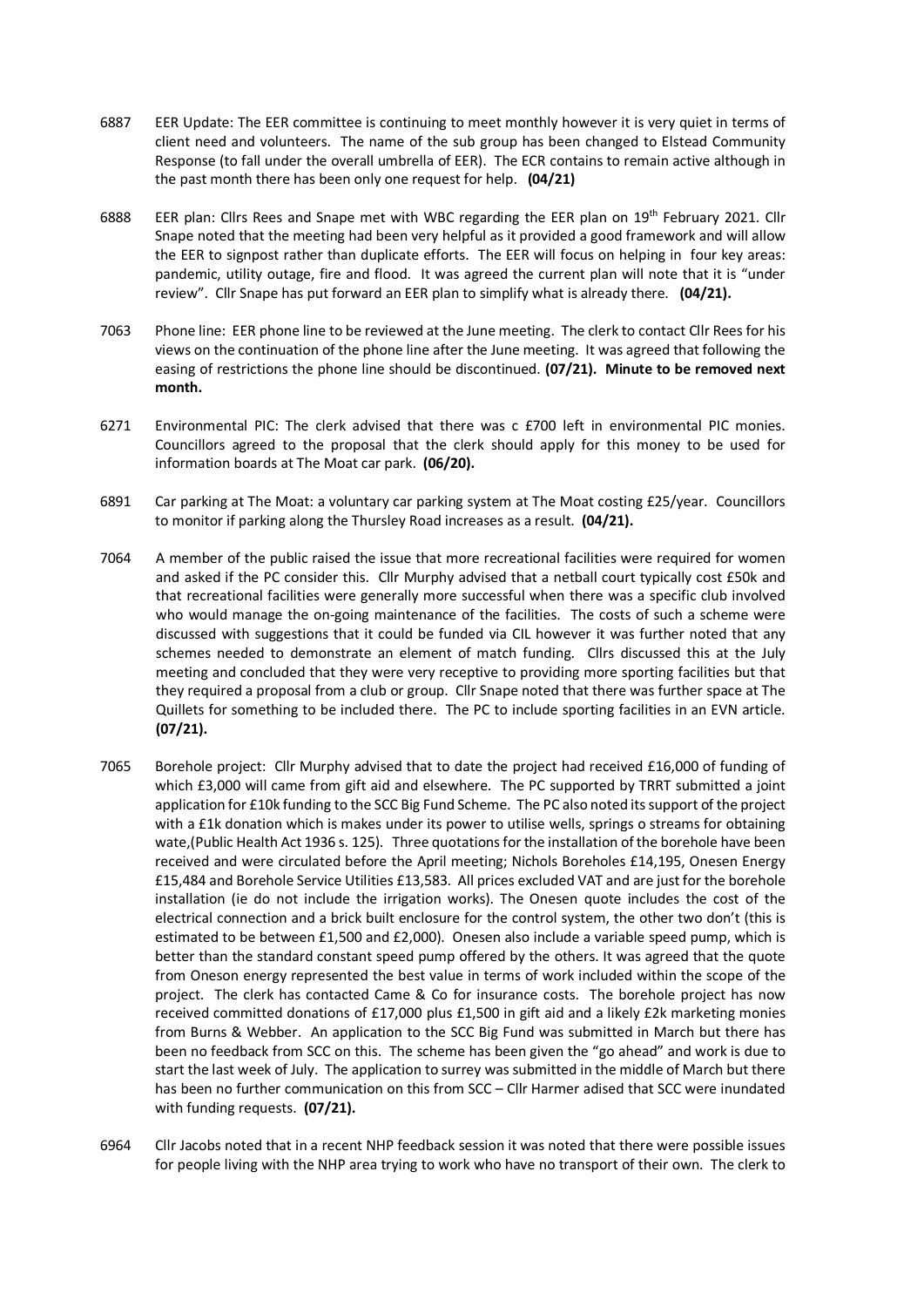obtain a statement to this affect as this would support the NHP's promotion of certain development sites. **(05/21)**.

- 7066 A resident had contacted Cllr Murphy, concerned about some trees. The clerk to contact the resident. **(07/21). Minute to be removed next month.**
- 7067 Burford Lodge Pavilion: Following the May meeting the felt came off the pavilion roof leading to significant water ingress which results in the semi collapse of both ceilings in either changing room. Elstead FC have engaged someone to under the roof repairs and will fund this. The clerk has advised the insurance company and they have confirmed that the ceiling must be surveyed. The clerk has engaged a surveyor who will undertake the survey on  $29<sup>th</sup>$  June. The cost of £450 will be paid by The Sharks / Elstead FC. The surveyor reported that the building was sound however the tank must be removed which JL has confirmed will happen. The roof has been fixed and the PC has advised the football clubs that the must come forward with a plan to replace the building. It was noted that the storage container on the field and the four lumps of concrete needed to be dealt with. **(07/21). Minute to be removed next month.**
- 6950 Backland Field: The sharks and Elstead FC noted that there were also interested in adding two pitches onto the Backland Field and were working on a business case and looking at different options. Cllr Murphy noted that Burford Lodge rec would accommodate a further football pitch so questioned whether this space was required. Cllr Snape noted concern for residents and Cllr Davidsen highlighted that the surrounding woodland was full of wildlife which needed preserving and other comments included the need to preserve the green gap in line with the emerging NHP. Councillors were minded that the storage facilities on Burford Lodge rec should be resolved as a priority and asked that both groups come forward with a business plan and proposal. **(05/21).**
- 7068 Clock on the green: an MoP raised the time keeping (or lack of) of the village green clock. Two residents have kindly donated £200 towards the purchase of a new clock and the PC would like to express its sincere thanks for their generosity. The clerk showed some examples at the June meeting and councillors agreed that they liked one with digits as opposed to roman numerals and were interested in the clocks that were branded. The clerk to run a poll on facebook for votes after the summer holiday. **(07/21).**
- 7021 A working party meeting was held on  $16<sup>th</sup>$  June. NE are minded to agree with the PC's suggestion that the link from BW504 to the reserve should be retained. Funding of £98k (WBC CIL), £55k (donations) and £150k NE are confirmed. The working party are anxious to get the project started and JM to liaise with WBC as to whether planning permission is required. **(06/21).**
- 7069 WBC Grass cutting: complaints have been received by members of the public about the No Mow May grass cutting policy which has left many residential areas looking unkept as well as causing a threat of tics and injury through hidden sight lines. The clerk wrote to Cllr Townsend, copying Cllrs Elses about this policy enclosing photos and asking if the Portfolio Holder would like to visit the village and see for herself the mess of many of the village's residential areas. Cllr Townsend advised that she would be able to visit at the end of July 2021. **(07/21).**
- 7027 Members allocation: Cllr Harmer suggested that the borehole could consider applying for some members allocation. **(07/21). Minute to be removed next month.**

#### **5.0 WBC UPDATE**

7070 There was no update at the meeting. **(07/21). Minute to be removed next month.**

#### **6.0 SCC UPDATE**

6949 BW101; Clr Harmer spoke to SCC legal to try and understand what can be done to protect this. A resident is badly impacted by the use of this track by film companies. It was noted that not all film companies need planning permission as some filming lasts less than 28 days. Cllr Murphy noted that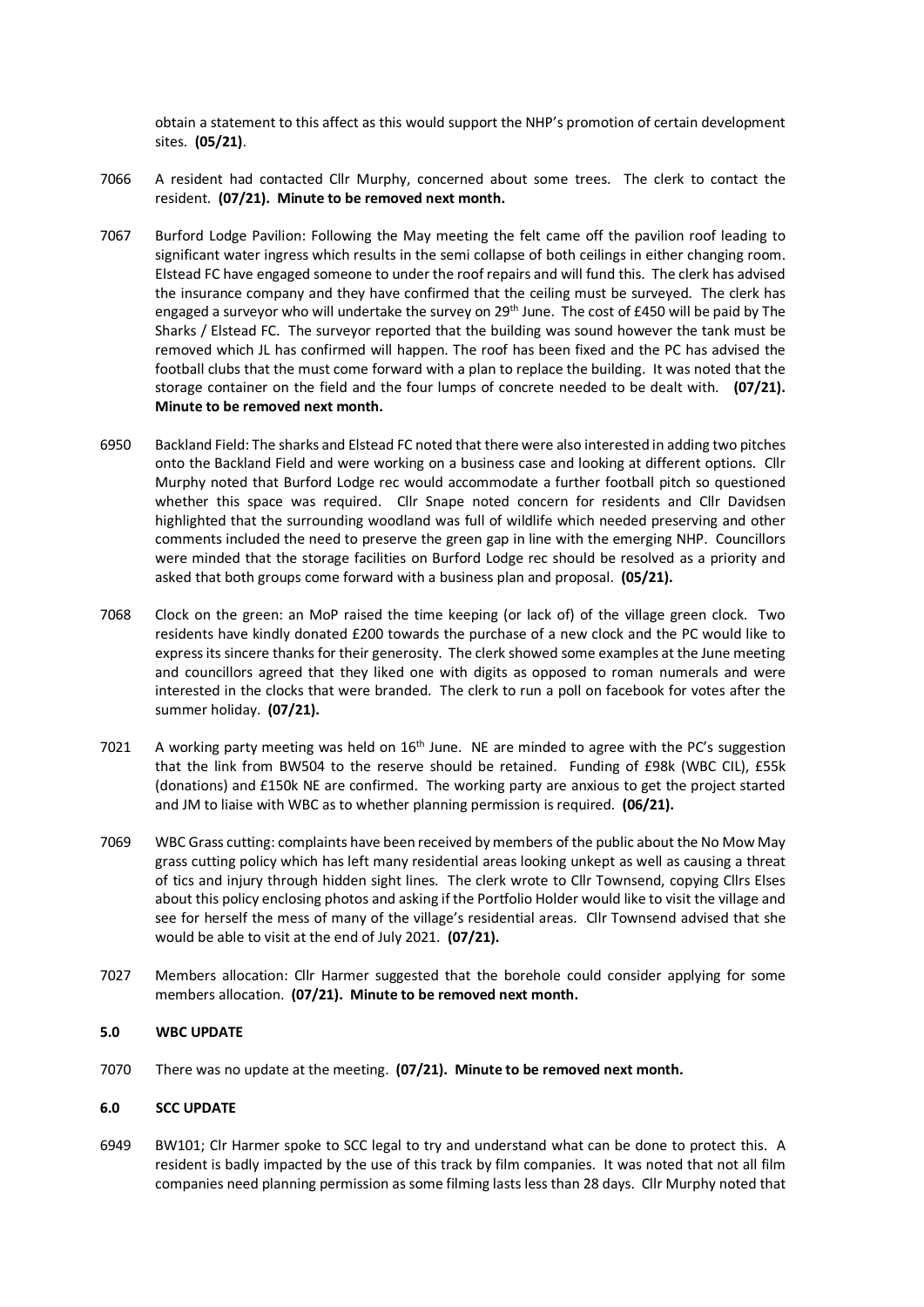he and Cllr Mathisen had provided a schedule of times for the film company to access the route which precluded late at night and early morning. Mod has accepted this document and Cllr Murphy to forward it to Cllr Harmer. **(05/21).** 

- 6820 There have been further discussions regarding the blocked drain opposite Hunters Farm on Seale Lane. There is a lot of water in the road and SCC investigated it on  $22^{nd}$  January 2020 however no further action appears to have been taken. This issue was raised again in February 2021. The clerk contacted SL-C (SCC) who advised that as soon as works on Whitmead Road had been completed SCC would be able to focus on this issue. **(03/21)**
- 6004 Cllr Mathisen raised the issue of Fulbrook Lane the side of the road near to Thundry Farm needs improvement. **(02/20)**
- 7071 SCC are investigating electrical buses which would allow for the cost of bus tickets to be reduced. Cllr Murphy noted that it was not the cost that discouraged residents from using the buses but the length of journey time, lack of a connection to mainline station and the fact that buses do not run into the evening. **(07/21). Minute to be removed next month.**
- 7072 SCC are trying to get some form of action to protect the commons from motorised vehicles. The starting point is Frensham Common and then a similar action can be taken on Thursley Common. **(07/21). Minute to be removed next month.**

## **7.0 NEIGHBOURHOOD PLAN UPDATE**

- 7073 Mini consultation on revised housing policies: The focused consultation ran from 26<sup>th</sup> March 2021 for six weeks until  $7<sup>th</sup>$  May 2021 and there have been 156 responses. The NHP team are happy with the number of responses as this was a reconsultation. Final proof read of the NHP has been completed and just waiting on a revised diagram for Sunray Farm. **(07/21).**
- 6823 Site assessment : Aecom have concluded their initial assessments of the three new sites that have been put forward (VAM, Kingsmead and Springfield). The draft SEA was received on 15<sup>th</sup> March and needs to be read. The revised HRA is in progress. **(03/21).**
- 6886 Village Design Statement (VDS): Cllr Jacobs chaired a meeting on 30.11.2020 at which it was agreed that the VDS just needed basic refreshing and updating and would benefit from photographs. Two meetings were held in January and one in February at which the whole revised copy was reviewed. Photographs are in the process of being taken and the revised copy to be proof read. Work on the VDS will be picked up again once the focused mini NHP consultation has been analysed. **(04/21).**

# **8.0 OUR ELSTEAD UPDATE (OE)**

- 6012 Village Wide Fete: Discussions have been held and the current theme idea is a 'carrot festival' which would tap into Elstead's past as an important carrot producer. **(02/20).**
- 7074 Village sign: Planning permission for the village sign to be sought and the clerk advised that if the village green had not been transferred to the PC, the PC would need to seek approval from WBC to install the sign. The clerk advised that the contract had been signed and the deposit sent to the blacksmith. A full size dummy of the sign due on 24th May. It was agreed that a plaque would be made accrediting the sign to the Billmeir Trust. Cllr Mathisen has followed up with the contractor for an estimated conclusion date for the sign. **(07/21).**
- 7075 Electrical supply to the green: Cllr Mathisen has liaised with SSEN and advised that there is an electricity supply to the green. The clerk applied for Members Allocation Grant and was successful in receiving £1,200 towards the project – thanks were given to Cllr Harmer. The clerk is seeking approval from WBC to site the termination point. Cllr Rees noted that this must be secured to prevent unlawful electricity usage. Cllr Mathisen met with DJK who have proposed a solution – an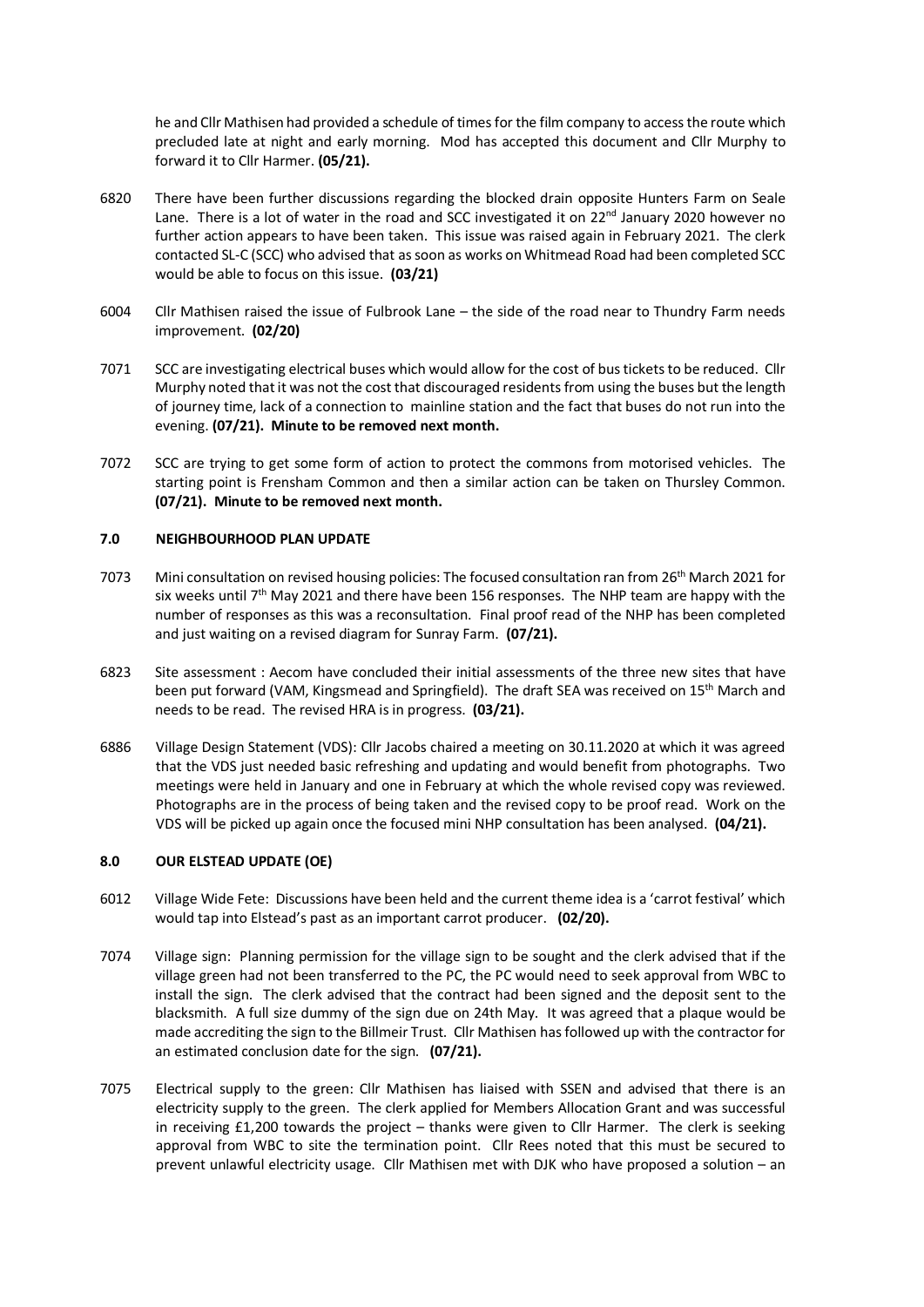underground power box in the middle of the green. The clerk and Cllr Mathisen have been following up with WBC and the electricians for quotes. (**07/21).**

- 7013 Village Green: Cllr Mathisen noted that the village green would benefit from some remedial work. It was agreed that grass seed and top soil would be spread over the village green in September 2021 and after discussion at the June meeting it was resolved that the clerk should seek a quote from Grasstex to undertake the work and this would be presented at the July meeting for approval. **(07/21)**. **Minute to be removed next month as covered under 7080**
- 7076 Summer planters are all in situ and look fantastic. A vote of thanks was given to Cllr Snape and Mrs Mathisen for their hard work in producing them. OE are seeking someone else to take over the summer village green planters. **(07/21). Minute to be removed next month.**
- 7077 OE membership: Cllr Mathisen advised that it was hard to recruit members. Cllr Snape suggested reaching out to residents at WMP as way of getting involved with the village. Cllr Mathisen to draft an article for the village new. **(07/21). Minute to be removed next month.**

#### **9.0 ELSTEAD VILLAGE ROAD SAFETY**

- 7078 A limited meeting was held in July as not all sub committee members were available. A meeting had been held with AS, SCC Highways on site and minutes were shared with the sub committee. Some projects were now "off the table' based on SCC feedback. SCC Highways are being restructured and following this some items may be revisited. The sub committee would be please to recruit any residents onto the sub committee. The sub committee were also waiting to hear about the SE Water mains projects as that would have an impact on some planned activities. **(07/21). Minute to be removed next month.**
- 7015 Road safety outside St James Primary School: The clerk had circulated some draft notes from Cllr Snape (which were also supported by Cllr Else who is a governor at the school as well as a Ward Councillor) prior to the meeting. Councillors supported the draft and Cllr Harmer to write to Adrian Selby (SCC Highways) asking for his advice. Following the preliminary EVRS meeting the clerk spoke to Mrs Elliott who said she would be pleased for the school to be involved in any schemes. **(06/21).**
- 7016 Zebra crossing repainting: Following Cllr Mathisen highlighting the need for it to be repainted the clerk has notified SCC who have confirmed that it has been scheduled on their works list. SCC were unable to give a completion date despite the clerk requesting an update for the June meeting. **(06/2021).**
- 7017 Thursley Road improvements: The section from The Bel and Dragon to the Sandford Villas has been scheduled for road improvement but that it is the section from Sandford Villas to the centre of the village green that required the most work. Cllr Murphy noted that the PC had already received notification that this section was to be resurfaced and then nothing has happened. The clerk found a copy of the notice which she shared with Cllr Harmer. Cllr Harmer discussed this with SCC colleagues and investigative work to be undertaken when machinery is available – Clr Harmer explained in the June meeting that there was no date advised as of yet. **(06/21).**
- 7018 Speeding: The clerk advised that she had received a number of complaints regarding speeding through the village and the inefficacy of the VAS. Cllr Davidsen agreed that there was an on-going problem of motorists ignoring the VAS. The Clerk discussed this with Sam Adcock, the new Borough Inspector. Sam Adcock noted that it would be better if residents could form a community speed watch volunteer group however the clerk had explained that she felt it was unfair to put this onus on residents and no one would be able to do this under covid restrictions. The clerk to follow up meeting attendance and speed enforcement with PC Farmer. PH (SCC) has contacted SCC to forward speedwatch information to the clerk following a meeting on 15.6.2021. **(06/21)**
- 7079 VAS: The clerk advised that the VAS project was being reactivated. The clerk advised that the batteries were £60 each and a charger was £100. Cllrs approved the costs under its powers to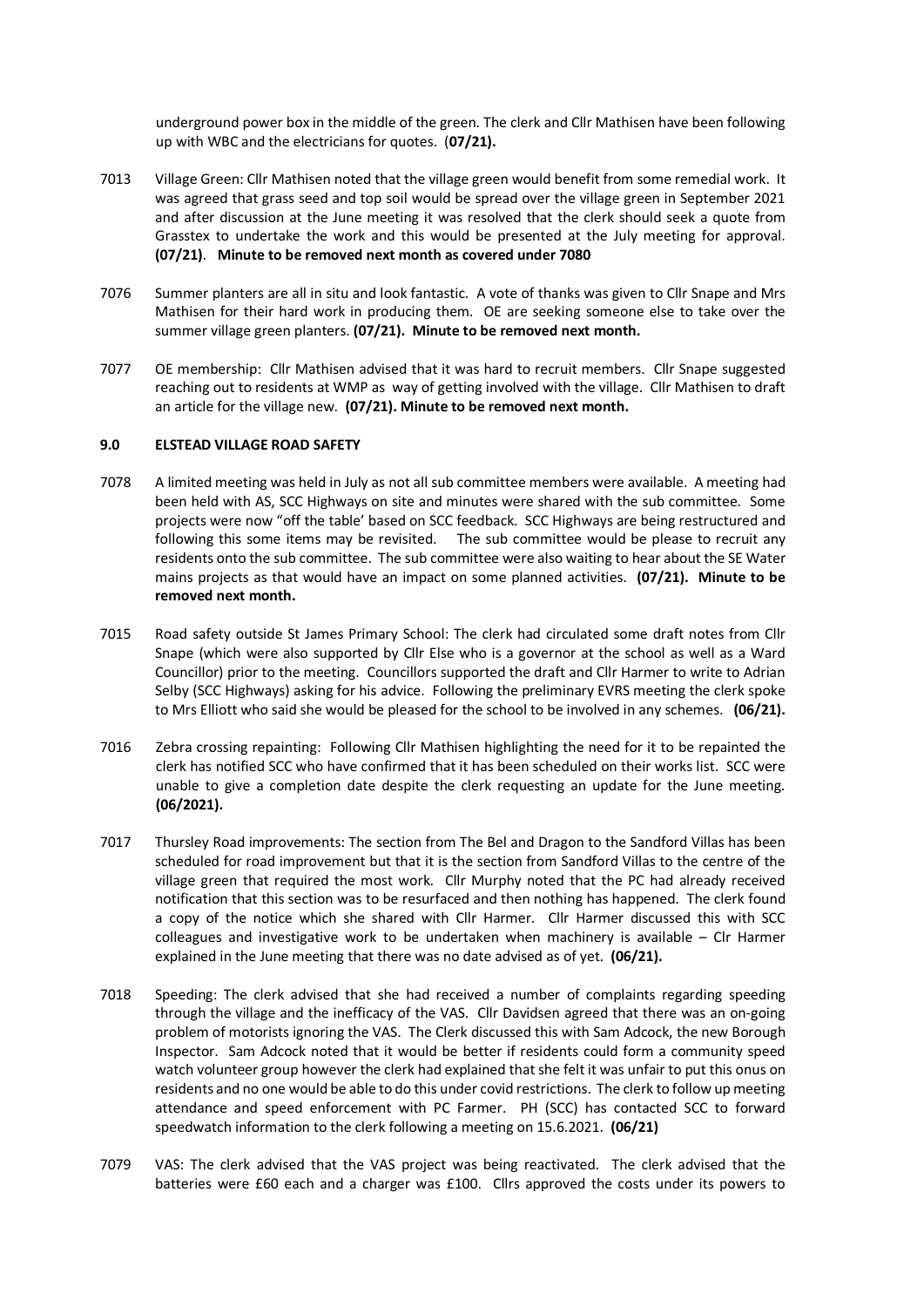contribute to traffic calming schemes, Local Government and rating Act 1997 s.26-29. Cllrs have agreed that the batteries could be charged at Thursley Rec Pavilion. The clerk met with PH (SCC) and AS (SCC) to agree locations. A VAS was set up on the directional finger post on church green. PH supplied some batteries and the clerk to purchase the PC's own batteries. 2 x speed monitoring to be undertaken at Fir Mead and Church Green VAS locations – PH to arrange. 2 posts to be installed at Fir Mead and by TR Rec. S advised it must be Katy Poulsam who have quoted £1k for a corner warning sign, post and installation. The clerk to ask Clr Harmer to ascertain why it must be installed by KP as RK has attended a Highways accreditation course. Councillors agreed that a pole could be installed on PC land to enable the VAS to be relocated to the Thursley Road Rec. **(07/21)** 

7020 BT land: Cllr Murphy contacted BT to see if it would be possible to lease the land but the contact said that it would not be suitable for the public to use the land. BT stated that it has no plans to do anything with this space until 2027. Cllr Murphy has contacted BT again following a meeting with St James' Primary School who have stated that they would like to use this land for staff parking which the PC recognises will go some way to help improve the parking situation in front of the school. The contact at BT to forward this to the relevant departments for consideration. BT have now advised that they are sympathetic to the request but have ceased issuing licenses on their land as a result of covid. Cllr Murphy confirmed that Jeremy Hunt has written directly to the CEO of BT in support of this opportunity. The clerk to ask Cllr Else if there has been any progress with subsequent correspondence to BT from Mr Hunt. **(06/21)**

#### **10.0 VILLAGE GREENS IMPROVEMENT WORKS**

7080 Village green improvement works: it was agreed that the surface of the village and church greens needed remedial work. RK was approached but was unable to tender. Grasstex have been engaged to undertake the woks as they are our current contractor. The cost of £2k was approved and the work will be scheduled for September 2021. **(07/21).**

#### **11.0 VILLGE HALL REQUEST FOR FINANCIAL SUPPORT**

7081 The village hall have replaced the ceiling and the new ceiling includes a ventilation system. Councillors agreed to support the ceiling appeal and agreed a donation of £1,500. **(07/21). Minute to be removed next month.**

#### **12.0 DEFIBRILLATOR – ANNUAL SERVICE**

7082 Councillors agreed the costs of £331 for the annual service of the defibrillators. JH collects all the defibrillators so that they can be serviced in one location to reduce the cost. **(07/21). Minute to be removed next month.**

#### **13.0 BARK PURCHASE**

7083 The playgrounds safety areas need a top up of bark. Councillors approved the expense of £264. **(07/21). Minute to be removed next month.**

#### **14.0 CCTV SIGNAGE**

7084 Official signage needs to be created to legally advertise the CCTV camera at Burford Lodge Rec. Councillors approved the cost of £264. **(07/21).**

#### **15.0 DRAFT REC USERS AGREEMENTS**

7085 Came & Came, the PC's insurer, had recommended that the PC should create user agreements for anyone using their recs. The clerk circulated the updated draft user agreement prior to the meeting. Councillors were happy with the proposed user agreement and the clerk to draw up versions for football clubs and an ad hoc user agreement. Cllr Murphy noted that the car park and the Rainbows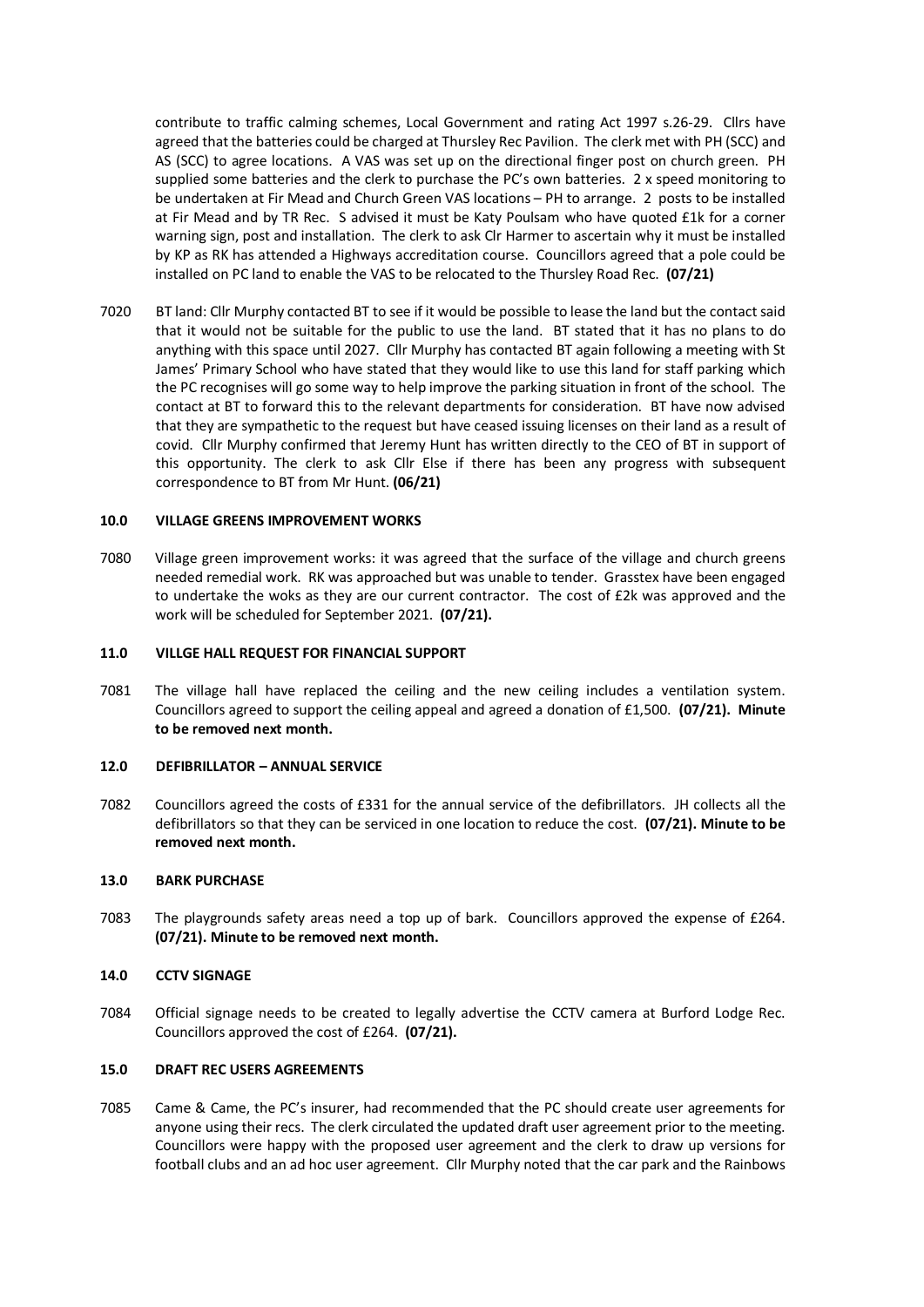play area at Thursley Road were part of the leased area to the TRRT. **(07/21). Minute to be removed next month.**

## **16.0 MILFORD / THURSLEY ROAD WATER MAINS WORK**

7086 A notification has been received from SE Water advising of water mains work that will last 22 weeks. Cllrs Murphy, Snape, Mathisen, Harmer and the clerk will attend a meeting with SE Water via zoom on 20th July. **(07/21).** 

## **17.0 QUEENS JUBILEE 2022**

7087 The Queen's Jubilee: The clerk advised that in June 2022 it would be the Queen's Jubilee. Following the suggestion at the May meeting that an event be arranged for volunteers the clerk wondered whether the PC would wish to celebrate this. The PC proposed to hire a marquee for Thursley Road Rec and Cllr Murphy agreed to ask the TRRT if they would be interested in getting involved in the plan. The clerk to advertise for volunteers to help coordinate the event. **(07/21).** 

## **18.0 UPDATED ASSET REGISTER**

7088 The asset register has been updated to include the new height restrictor barrier and the borehole. Councillors approved these additions and the chairman to sign the updated register. **(07/21).** 

## **19.0 REPORTS AND CORRESPONDENCE**

- 7089 An RTC at Gala Lane resulted in damage to the EVTC/PC sign. Significant debris was left over the road which the clerk arranged for RK to clear up. The clerk is seeking to recover the cost of the sign through the responsible vehicle's insurance. **(07/21).**
- 7090 Boundary markers: councillors agreed that the clerk could install boundary markers on land at the Backland and cemetery to clarify ownership. **(07/21).**
- 7091 Boundary Commission is recommending a reduction from 57 to 50 councillors in Waverley. It is unclear where the reductions will be. **(07/21). Minute to be removed next month.**
- 7092 Sponsored walk: a small sponsored walk is being held at the Moat on Sunday  $26<sup>th</sup>$  September. The organiser contacted both Thurlsey and Elstead PC's. The clerk advised the organiser that parking was on a first come first served basis and highlighted that car parking should not be along the road. The clerk noted that there was also a layby at Woolfords Lane which could be used for parking. **(07/21). Minute to be removed next month.**
- 7093 The clerk has reported fly tipping at Woolfords Lane**. (07/21). Minute to be removed next month.**
- 7094 WBC are looking into councillor remuneration and have circulate a small survey. The clerk to respond. **(07/21). Minute to be removed next month.**
- 7095 Milk and Moore have reported significant ASB. The clerk spoke to the police who asked Milk and Moore to report the issues directly via 101. **(07/21).**
- 7096 Surrey Hills are holding a community forum on 29.7.2021 at 10am for any councillor wishing to attend. **(07/21). Minute to be removed next month.**
- 7097 WBC are running an ASB webinar on 20/7/21. The clerk to attend. **(07/21). Minute to be removed next month.**
- 7098 Press release received highlighting WBC and Guildford Boroughs to merge some services in a cost cutting exercise. The role of joint CEO had been advertised. **(07/21). Minute to be removed next month.**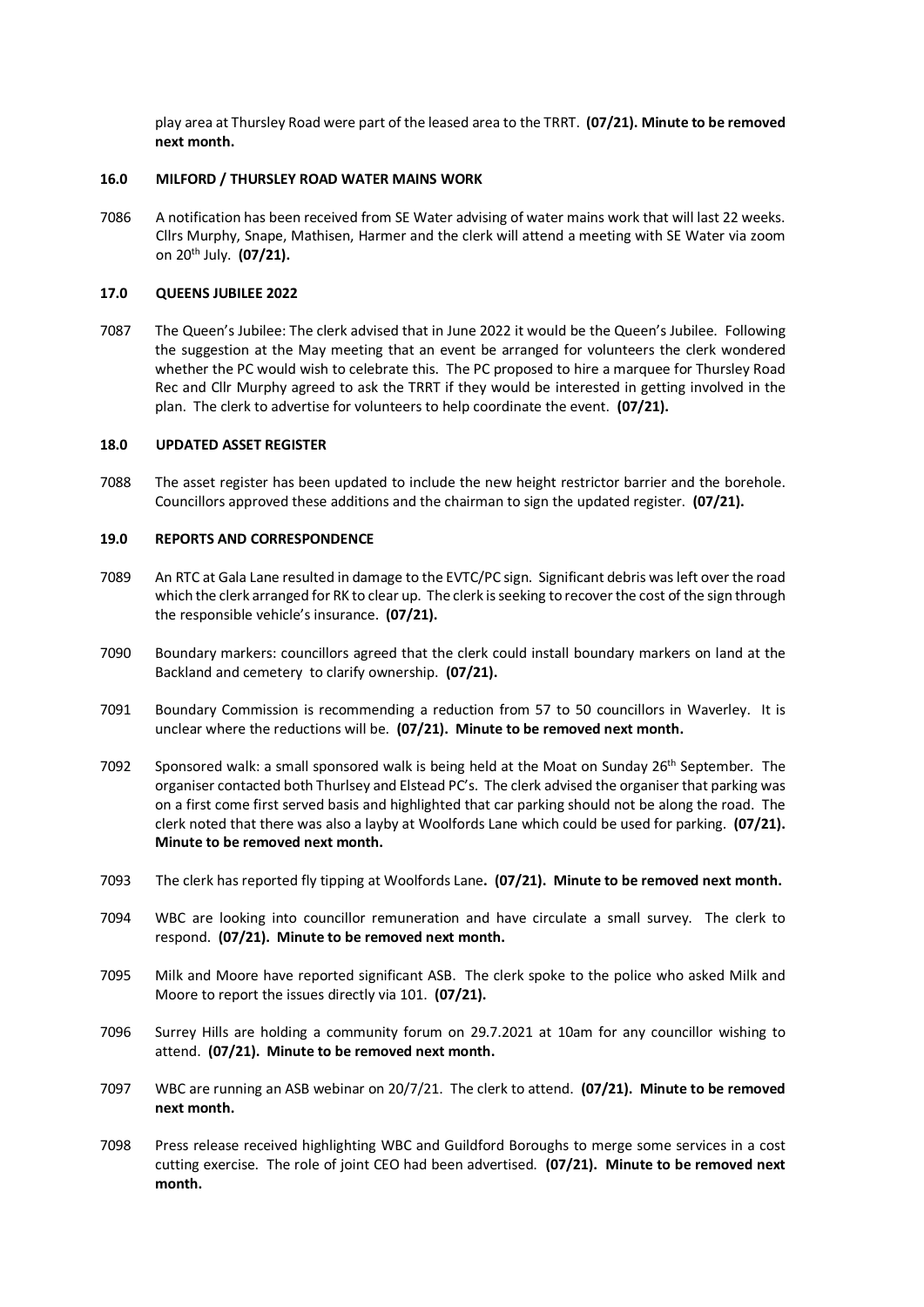- 7099 WBC enforcement notified the PC that they have served a notice at Bonfire on 6.7.2021. Action will be taken if there is no improvement within 14 days. **(07/21). Minute to be removed next month.**
- 7100 A resident had written to request that the PC install a zebra crossing at the Woolpack end of Milford Road. The clerk raised this issue when the clerk and Cllr Snape met with AS of SCC Highways. AS would not recommend a zebra crossing at this location as the sight lines were not clear. The clerk has advised the resident. **(07/21). Minute to be removed next month.**

# **20.O FINANCE (all financial papers including audit documents/reports were circulated prior to the meeting)**

- 7101 The clerk advised that the accounts had been reconciled correctly and Cllr Jacobs had confirmed this and formally signed the June reconciliation. **(07/21) Minute to be removed next month.**
- 7102 Bank balance as per statements: Current account £141,365.85 (30th June 2021) and includes £15k easement and £3k for the village sign - £2k has been used as the deposit. Deposit account £55,280.85 (30<sup>th</sup> June 2021) slight increase on June as POR received two further donations. **(07/21) Minute to be removed next month.**
- 7103 At 33% time gone c 38% of the budget has been spent. An overview of expenditure by cost centre by month was shared before the meeting. **(07/21). Minute to be removed next month.**
- 7104 Accounts for payment for July 2021 were circulated in advance of the meeting. **(07/21) Minute to be removed next month.**

| Cheque no | Payee                       | <b>Purpose</b>                          | Amount     |
|-----------|-----------------------------|-----------------------------------------|------------|
| 4294      | Onsen Energy Ltd            | <b>Borehole</b>                         | £5,574.44  |
| 4295      | Shorts machinery hire       | Burford Lodge rec car park              | £402.90    |
| 4296      | Pelhams                     | land agent work for securing new tenant | £540.00    |
| 4297      | Grasstex                    | Grass cutting services                  | £4,638.72  |
| 4298      | Imperative Training Itd     | Defib service                           | £397.20    |
| 4299      | <b>Elstead Village Hall</b> | Hall Hire July                          | £17.50     |
| 4300      | Quattro Uk Ltd              | plainings for Burford Lodge Rec         | £840.00    |
| 4301      | Maxwell & Co Ltd            | Payroll                                 | £72.00     |
| 4302      | <b>Juliet Williams</b>      | salary 1 of 2                           | £999.00    |
| 4303      | <b>Juliet Williams</b>      | salary 2 of 2                           | £516.30    |
| 4304      | <b>Juliet Williams</b>      | expenses                                | £25.13     |
| 4304      | <b>Richard Knight</b>       | <b>RK 0447</b>                          | £1,506.58  |
| 4305      | <b>Richard Knight</b>       | RK 0448                                 | £87.50     |
| 4306      | <b>Richard Knight</b>       | <b>RK 0449</b>                          | £25.21     |
| 4307      | Quality Garden Supplies Ltd | Bark for recs                           | £269.99    |
| DD        | ereceptionist               | eer phone line                          | £53.94     |
|           |                             |                                         |            |
|           |                             |                                         | £15,966.41 |

## **21.0 MATTERS RAISED BY MEMBERS**

7105 Cllr Mathisen proposed that there should be an event to celebrate EER, HIE and EFB volunteers (**05/21) Minute to be removed as covered under 7087**